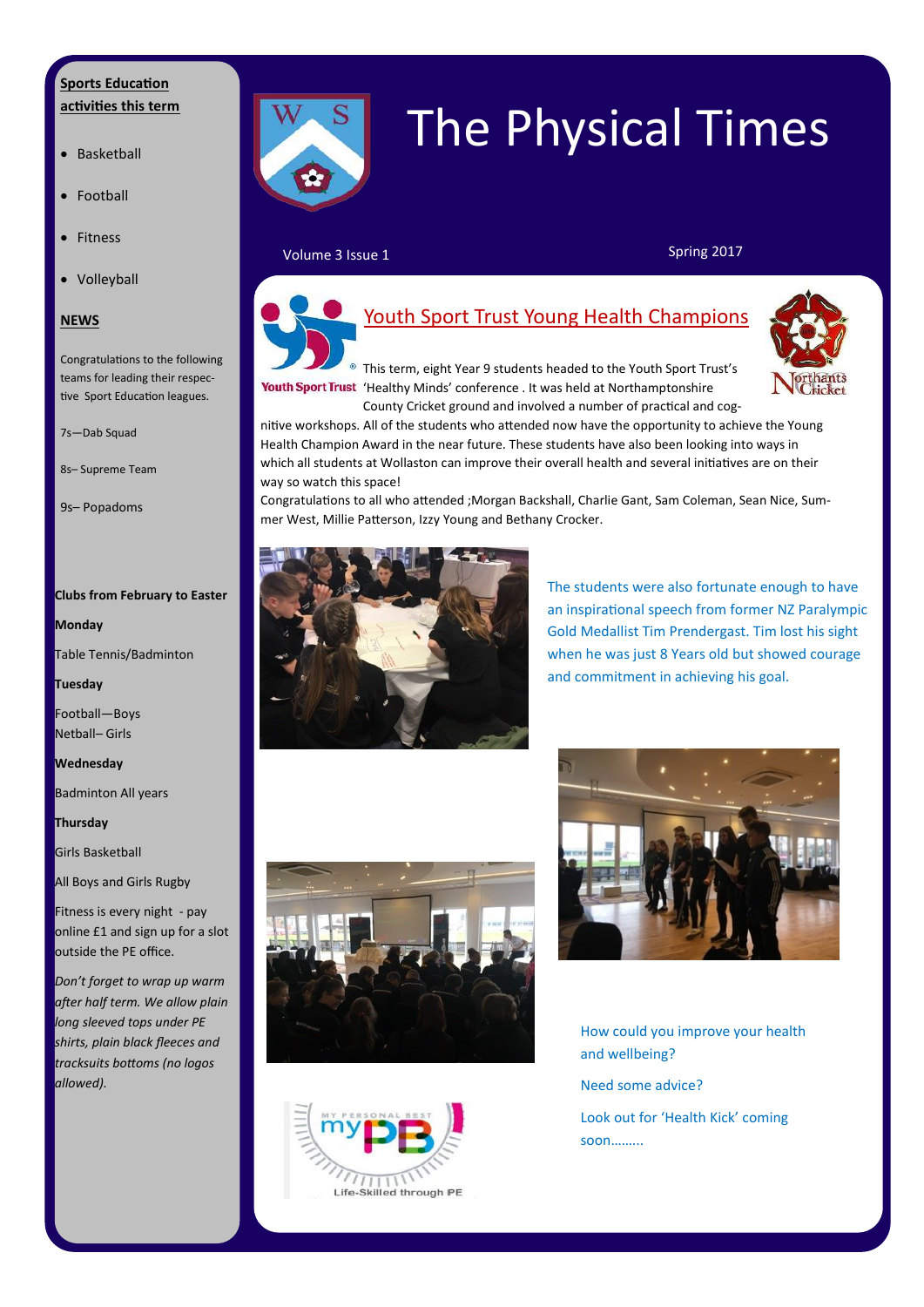# **Year 7 & 8 Indoor Athletics**



In Physical Education lessons years 7 & 8 have been competing in a series of indoor athletics events. Consisting of sprint, distances and relay races as well as standing long jump, triple jump, foam javelin, shot and vertical jumping. The 8 best performers were chosen to represent Wollaston School in the District Indoor Athletics event at Manor School, Raunds, before Christmas. The students competed against 7 other local schools with the girls finishing a close 4th and the boys finishing 1st. The boys will now compete in the County finals on the 21st February in Kettering.

# **KS3 Leadership Academy**



Thirty eight year 7 & 8 students were selected by their PE teachers as good leaders and were invited to work with Mr Roberts (Wollaston School) and Mr Ed Reeves (School Sports Partnership) to be part of the Wollaston Leadership Academy. These leaders have undertaken training in organisation, planning, leading, safe guarding and multi skills.

On Tuesday January 31st and Wednesday 1st February they ran two Multi Skills festivals for over 160 year 1 & 2 primary pupils at the Pemberton Centre and Redwell Leisure Centre.

*Please pass on my thanks to the young leaders from Wollaston. They did a fantastic job - it was particularly nice to see ex pupils from Great Doddington, what fantastic young people they are growing in to.'*

*Jo Chapman, Great Doddington Primary School* 

## **Basketball Success**

The Year 9 boys travelled to The Ferrers School last week and not only won the District Basketball tournament, but did not lose a game throughout the competition. They played some great basketball with the whole team giving outstanding performances. Other teachers commented on the students ability to read the game situation and manage it accordingly. Well done to the following boys; Will Farrar, Gene Kennedy, Cam Hunt, Joe Baylis, Geordie Hylands, Sam Coleman, Kai Williams, Rob Allen, and Regan Aylesbury .



The year 7 Girls and Boys basketball teams played in the School games this term and both achieved third place. The games were all very tight and the boys only lost out on second place by one basket. Each team developed as the tournament went on and showed that once they had overcome their nerves they have potential to be very good teams.

(Boys) Declan Bevington, Sam Baylis, Ciaran Kennedy, Joe Thompson, Ronnie Webb, Sam Gurr, Blessing Gomani, Ollie Sturman Combes, Owen Coia, and Cameron Roberts.

(Girls); Bethany Lawrence, Molly Gee, Anias Attlebury, Hannah Woods, Lea Ray, Lilly Ann rea Finch, Emma Smith, Niamh Standen and Elouise Crocker.

# **House System**

In the week before half term the PE Department staged their termly House competitions in the Key Stage 3 Sport Education lessons. The competition was held across a number of sports and some excellent performances were seen throughout the week. Congratulations to the following as this was the final standing across all Years!

1– Churchill 2– Drake 3– Austen 4– Nightingale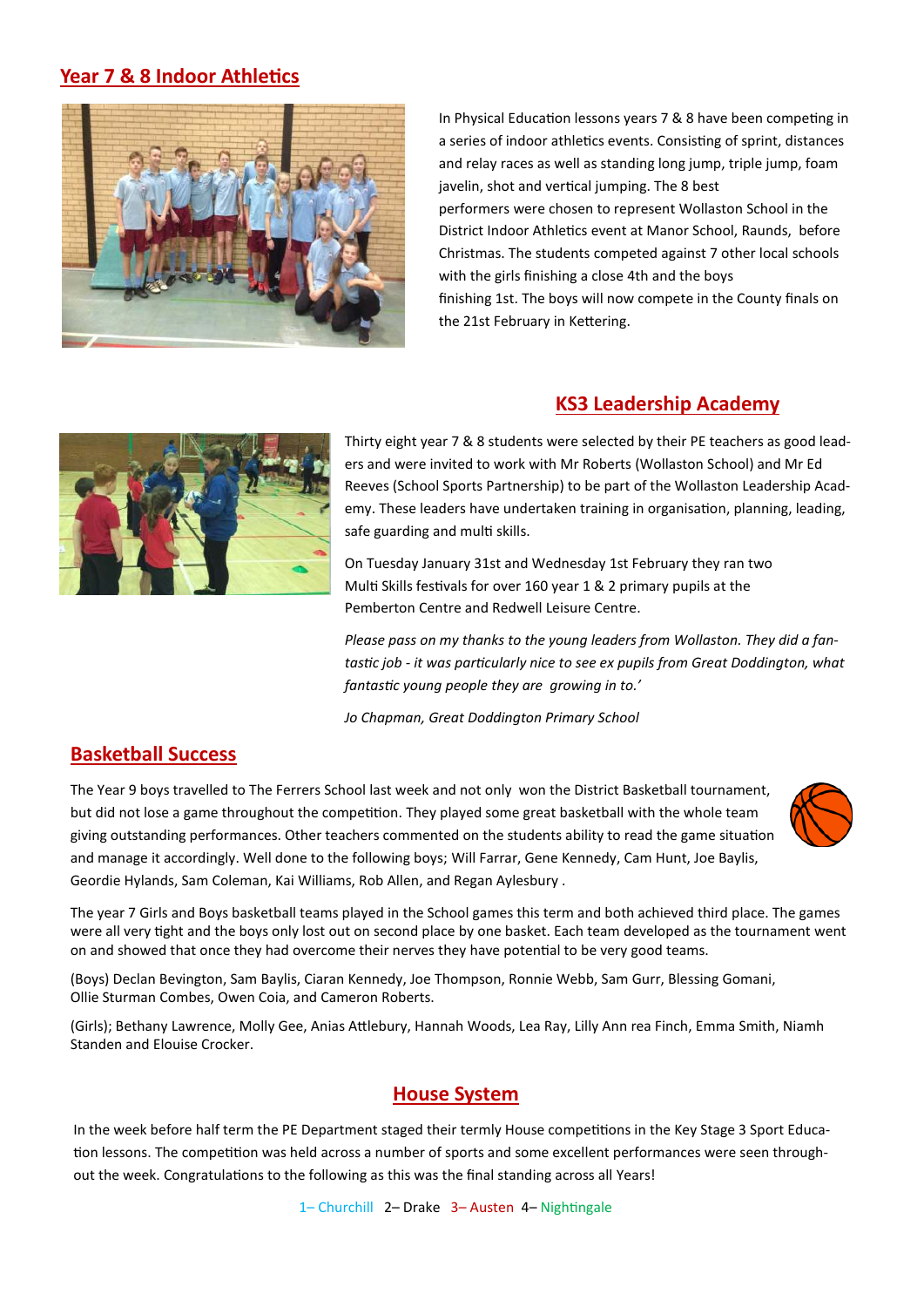# **Rowers storm School Games**

In January, 13 students from across all years competed in the Sainsbury's School Games Rowing Championships, held at Sir Christopher Hatton Academy. Although we didn't qualify for the regional finals, there was still

some exceptional performances; notably from Taylor Johnson (Y10) and Andy Curtis (Y10) who won their individual races.

Well done to all who took part and represented Wollaston School in such a positive and enthusiastic manner.

# **Football News**

With the cold weather and dark nights drawing to a close, the Football season will be back with a bang during the second half of the spring Term. Year 8 have a district final to look forward too, whilst the Year 7s are still in the County Cup. Years 8 and 9 also have fixtures coming up where they will be testing

themselves against some local Independent Schools. Good luck and be sure to check back here next month to see how the boys got on!

The PE department have some exciting trips which are currently being discussed. Please see either Mr Bevan or Mr Abbott for further details.

# **Netball News**

Alongside the Football, Netball will be back in the new term and we have plenty to look forward too. The Year 9 and Year 11 teams have made it through the group stages and will contest the District Finals in the new term. Good luck to those girls who will be competing and huge congratulations to everyone who has either represented a Netball team or has simply just attended training. Your commitment and dedication has not gone un-noticed!

# **Saints v Tigers!**

Pupils from the Wollaston School rugby club had the opportunity to go and see Northampton Saints v Leicester Tigers on Saturday 28th January.

Mr Roberts, Mr Bodicoat, Mr Sheldrick and Sixth Form Coach Charlie Grimshaw took 7 boys and 7 girls to watch their hero's play rugby at Welford road.



Now that all three trampolines are working we have been able to run a successful trampoline club for Year 7 this half term. Over 50 students attended weekly; learning basic trampolining techniques. It has been a fantastic opportunity for some of our Key Stage 4 pupils to show off their leadership skills by coaching the Year 7's under the watchful eye of Mrs Griffiths. We have been offering this club since the start of the academic year and all year groups have had an opportunity to join.